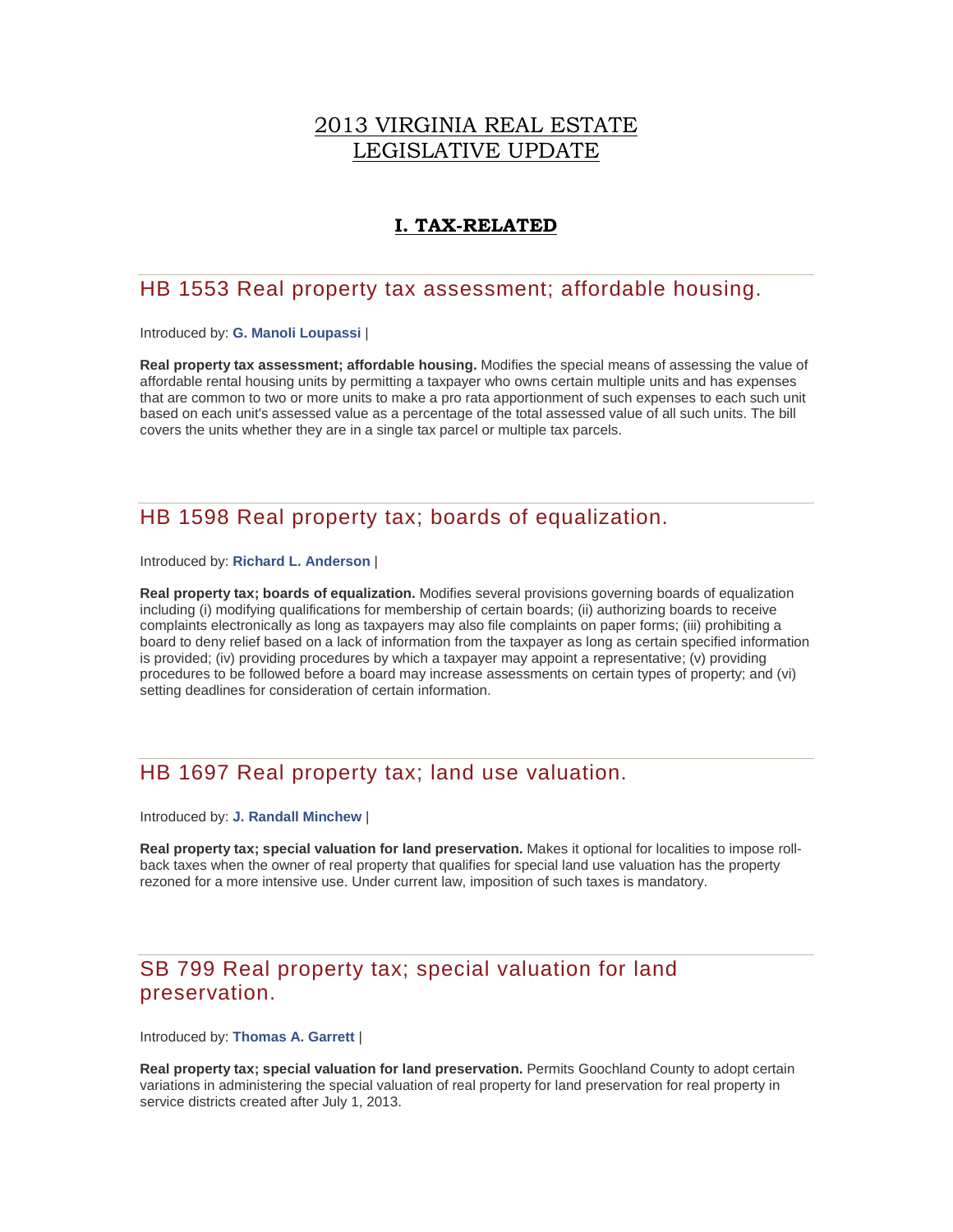# SB 1065 Arts and cultural districts, local; tax incentives.

Introduced by: **[Mark R. Herring](http://lis.virginia.gov/cgi-bin/legp604.exe?131+mbr+S70%20)** |

**Local arts and cultural districts; tax incentives.** Permits a locality to include the reduction or rebate of real estate property taxes among the tax incentives it makes available in an arts and cultural district established by ordinance. Current law provides for reductions in three other types of taxes or fees as examples of permissible incentives. **[HB 1586](http://lis.virginia.gov/cgi-bin/legp604.exe?131+sum+HB1586)** is identical to this bill.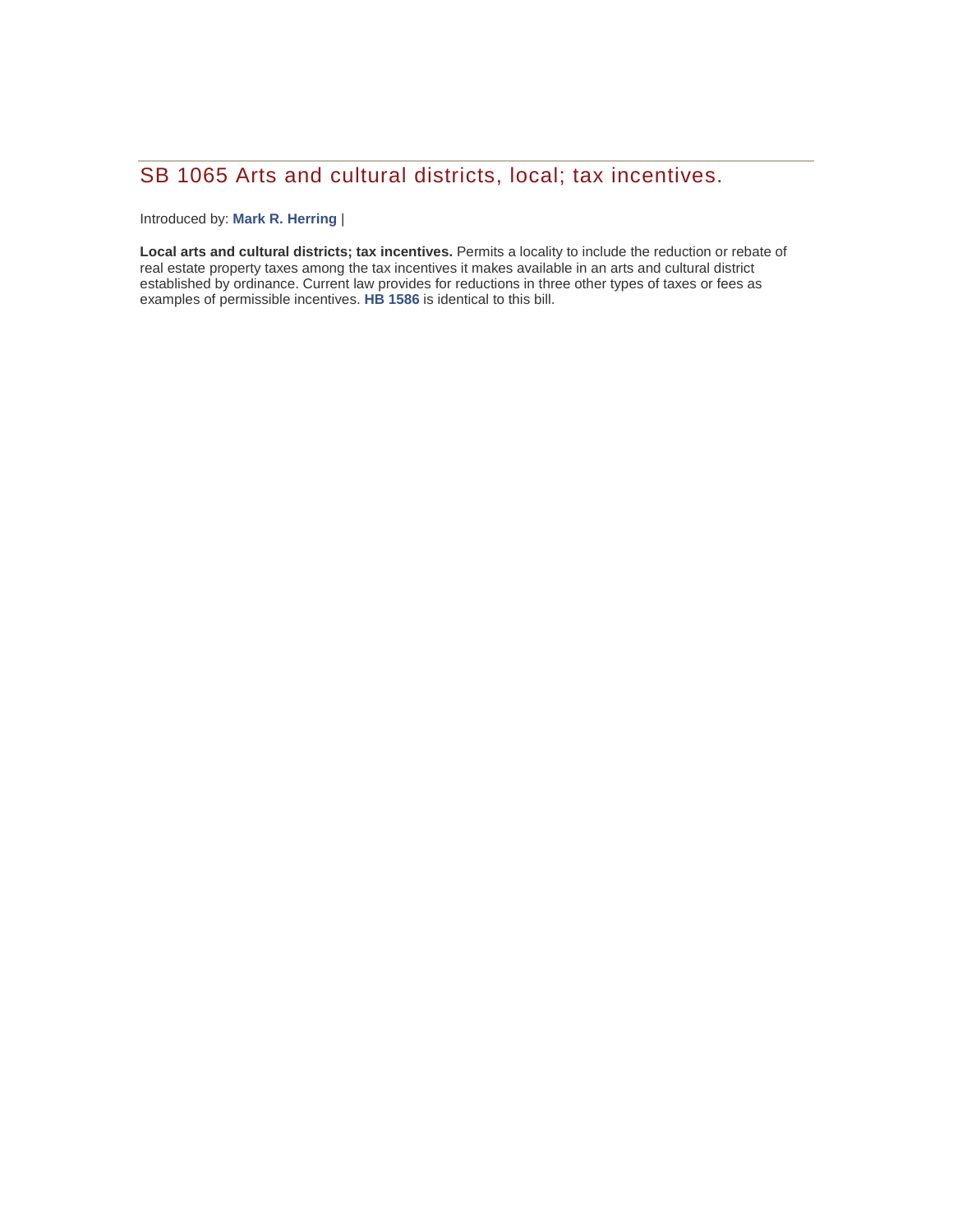### **II. CIRCUIT COURT CLERKS/RECORDATION**

## HB 1507 Deeds; circuit court clerk has authority to reject any deed or recordation for filing, etc.

Introduced by: **[Lynwood W. Lewis, Jr.](http://lis.virginia.gov/cgi-bin/legp604.exe?131+mbr+H169)** |

**Recording deeds; statement of preparation.** Clarifies that the circuit court clerk may reject for filing or recording a deed conveying not more than four residential dwelling units if the deed does not state on its first page that it was prepared either by the owner of the property or by an attorney licensed to practice in Virginia. The bill further clarifies that a deed of trust need not contain such a statement regarding its preparation.

### HB 1658 Circuit court clerks; revises various powers and duties for certification of records, etc.

Introduced by: **[C. Todd Gilbert](http://lis.virginia.gov/cgi-bin/legp604.exe?131+mbr+H181)** |

**Clerk's fees; electronic records; certification of records; etc.** Revises various powers and duties of circuit court clerks for certification of records, assessment of fees, etc., such as (i) providing that the use of the term "copy teste," "true copy," or "certified copy" is prima facie evidence that a document is a certified copy of the official record kept in the clerk's office; (ii) providing that no judgment for certain assessments or fees shall be recorded as a judgment in favor of the Commonwealth if such assessments or fees have been fully paid by the date of sentencing; (iii) defining "operational expenses," which are funded by certain clerk's fees, to include various technology maintenance and enhancements; (iv) clarifying that a clerk shall forward an abstract of certain convictions to the Department of Motor Vehicles within 18 days after such conviction or, in the case of civil judgments, within 30 days after the judgment has become final; (v) allowing the clerk to maintain records in adoption cases in electronic format; and (vi) repealing the requirement that a clerk verify the accuracy of a record made by him.

### HB 1715 Circuit court clerks; electronic filing and records, remote access.

#### Introduced by: **[Salvatore R. Iaquinto](http://lis.virginia.gov/cgi-bin/legp604.exe?131+mbr+H182)** |

**Clerks of circuit courts; electronic filing and records; remote access.** Makes various changes to the provisions that allow circuit court clerks to provide remote access to certain records and to charge a fee for such access. The bill also directs that fees assessed for electronic filing of cases and other records and accessing certain records remotely shall be paid to the clerk's nonreverting local fund to be used to cover the clerk's operational expenses.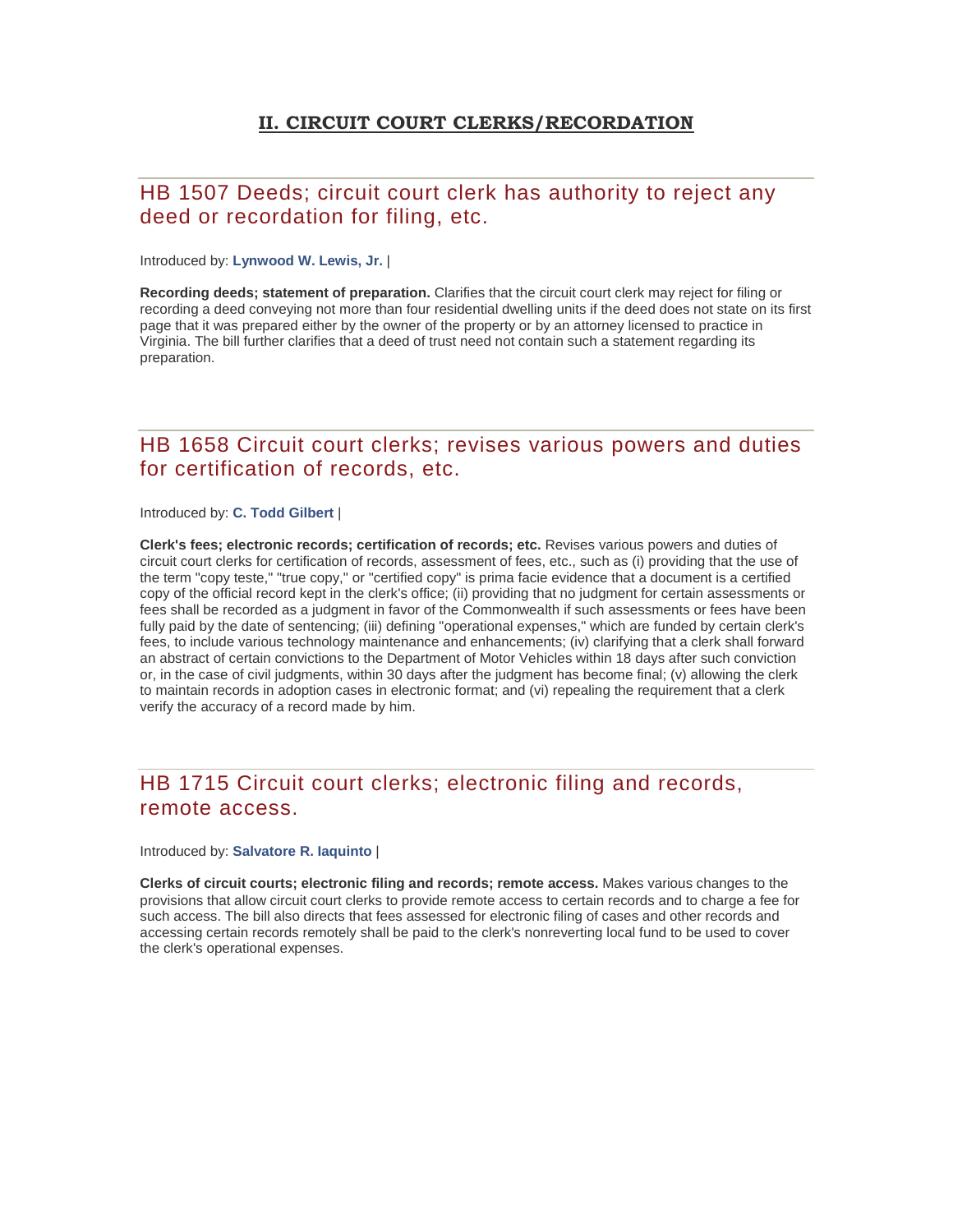## HB 1716 Circuit court clerks; allowed to establish and maintain their own case management systems, etc.

#### Introduced by: **[Salvatore R. Iaquinto](http://lis.virginia.gov/cgi-bin/legp604.exe?131+mbr+H182)** |

**Clerks' fees; case management systems, etc.** Allows circuit court clerks to establish and maintain their own case management systems, financial management systems, or other independent technology. Data from a clerk's independent system may be provided directly to designated state agencies or to such agencies through an interface with the systems of the Executive Secretary of the Supreme Court of Virginia. The Executive Secretary shall provide an electronic interface to the data available on his systems to a circuit court clerk upon the clerk's written request. The bill also defines the term "operational expenses" and requires the clerks to submit certain data in a format acceptable to the Central Criminal Records Exchange.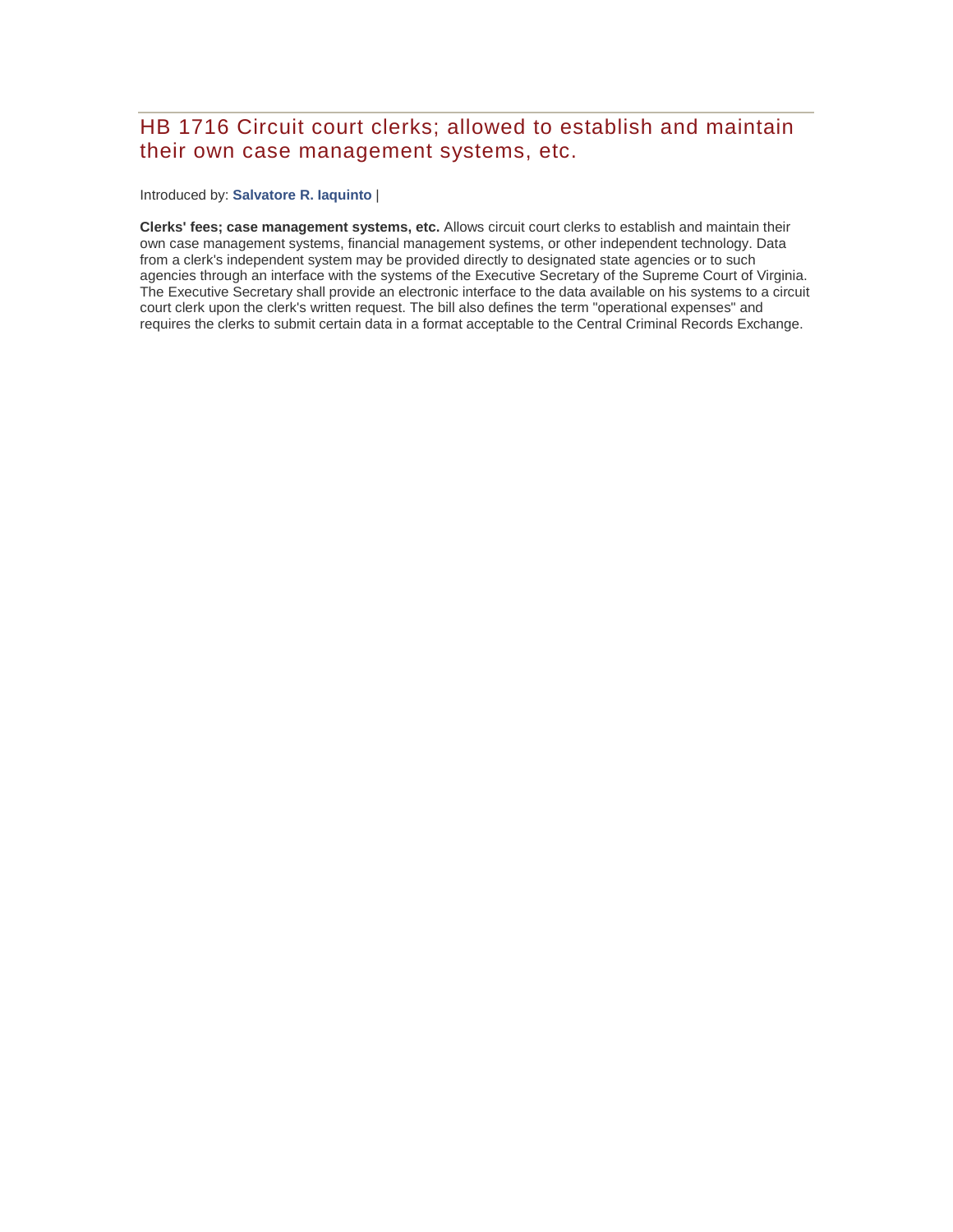### **III. LANDLORD/TENANT:**

## HB 1734 Virginia Residential Landlord and Tenant Act; technical amendments.

#### Introduced by: **[G. Manoli Loupassi](http://lis.virginia.gov/cgi-bin/legp604.exe?131+mbr+H197)** |

**Virginia Residential Landlord and Tenant Act.** Provides that where there is more than one tenant subject to a rental agreement, unless otherwise agreed to in writing by each of the tenants, disposition of the security deposit shall be made with one check being payable to all such tenants and sent to the forwarding address provided by the tenants. If the tenants do not provide the landlord a forwarding address to enable the landlord to make a refund of the security deposit, upon the expiration of one year from the date of the end of the 45-day statutory period, the balance of the tenants' security deposit shall escheat to the Commonwealth and shall be paid into the state treasury and credited to the Virginia Housing Partnership Revolving Fund. Upon payment to the Commonwealth, the landlord shall have no further liability to the tenant relative to the security deposit and is deemed in compliance with real estate licensing laws and corresponding regulations of the Real Estate Board. The bill also allows a landlord to proceed to obtain possession of the premises when rent is unpaid within five days after the landlord's pay or quit notice because an electronic fund transfer has been rejected due to insufficient funds or a bad faith stop order on an electronic payment by the tenant. In addition, the bill provides in the case of a month-to-month tenancy for a single family residence the lease may provide for a notice of termination period other than 30 days. Under current law such tenancy may be terminated by either party giving 30 days' notice in writing, prior to the next rent due date, of his intention to terminate. The bill contains technical amendments.

### SB 1004 Landlord and tenant laws; early termination of rental agreements by victims of family abuse, etc.

#### Introduced by: **[Janet D. Howell](http://lis.virginia.gov/cgi-bin/legp604.exe?131+mbr+S17%20)** |

**Landlord and tenant law; early termination of rental agreements by victims of family abuse or sexual assault.** Provides that a tenant who is a victim of (i) family abuse, (ii) sexual abuse, or (iii) criminal sexual assault may terminate a rental agreement under certain circumstances. The bill details the instance under which termination may be sought and the process that must be followed by the tenant to effect the termination.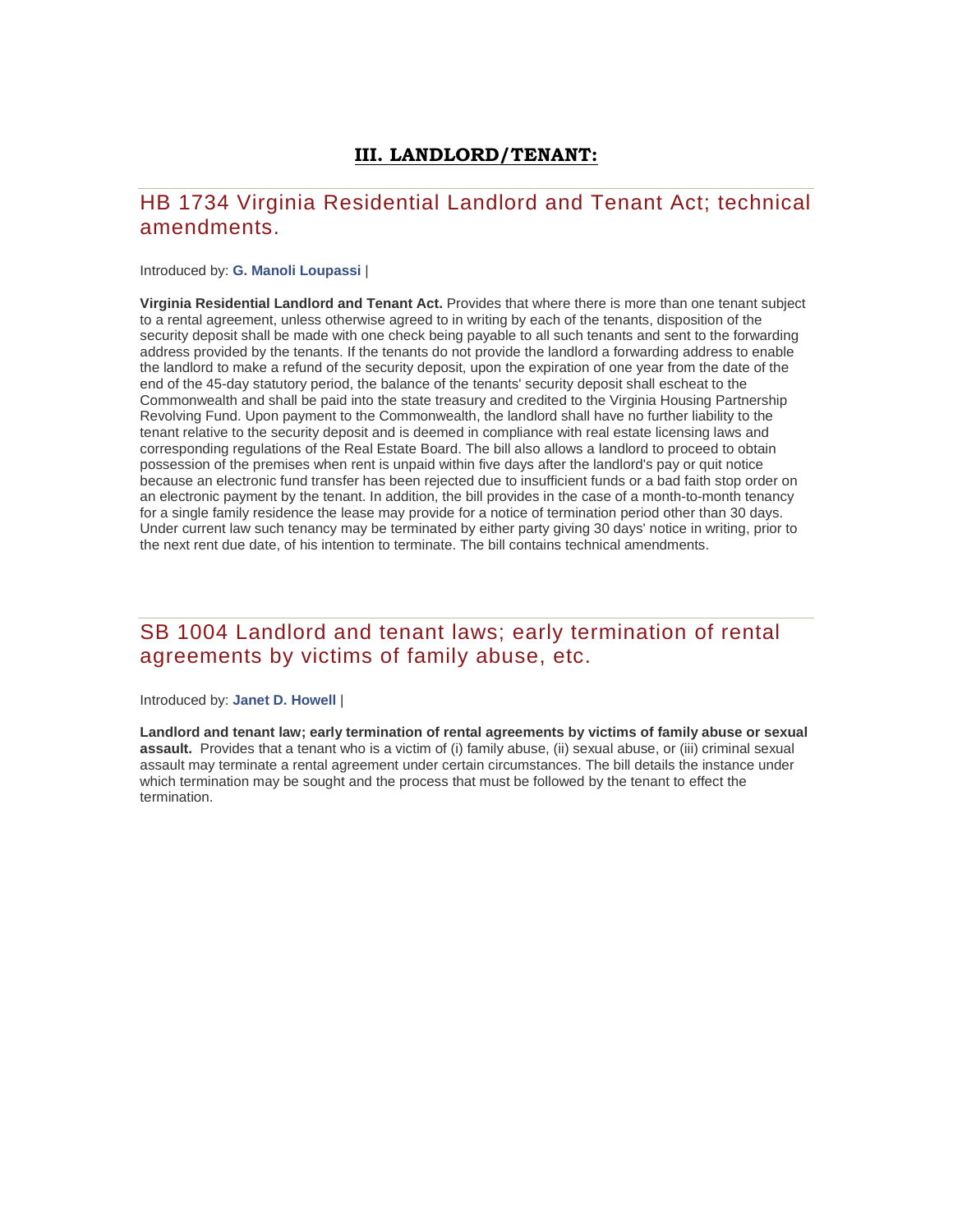### **IV. CASH PROFFERS:**

## HB 2239 Cash proffers; shall not be used for any capital improvement to an existing facility.

Introduced by: **Daniel W. [Marshall, III](http://lis.virginia.gov/cgi-bin/legp604.exe?131+mbr+H150)** |

**Cash proffers.** Provides that cash proffers shall not be used for any capital improvement to an existing facility that does not expand facility capacity or for any operating expense of an existing facility such as ordinary maintenance or repair.

### HB 2265 Cash proffers; locality may waive certain written notice requirements to reduce outstanding payment.

Introduced by: **[Barry D. Knight](http://lis.virginia.gov/cgi-bin/legp604.exe?131+mbr+H206)** |

**Cash proffers.** Provides that a locality may waive certain written notice requirements in order to reduce, suspend, or eliminate outstanding cash proffer payments for residential construction calculated on a perdwelling-unit or per-home basis that have been agreed to, but unpaid, by any landowner.

### SB 1226 Cash proffers; extends from 7 to 12 years time by which locality must begin utilization.

Introduced by: **[Richard H. Stuart](http://lis.virginia.gov/cgi-bin/legp604.exe?131+mbr+S78%20)** |

**Zoning; cash proffers.** Extends from seven to 12 years the time by which a locality must begin utilization of cash proffers.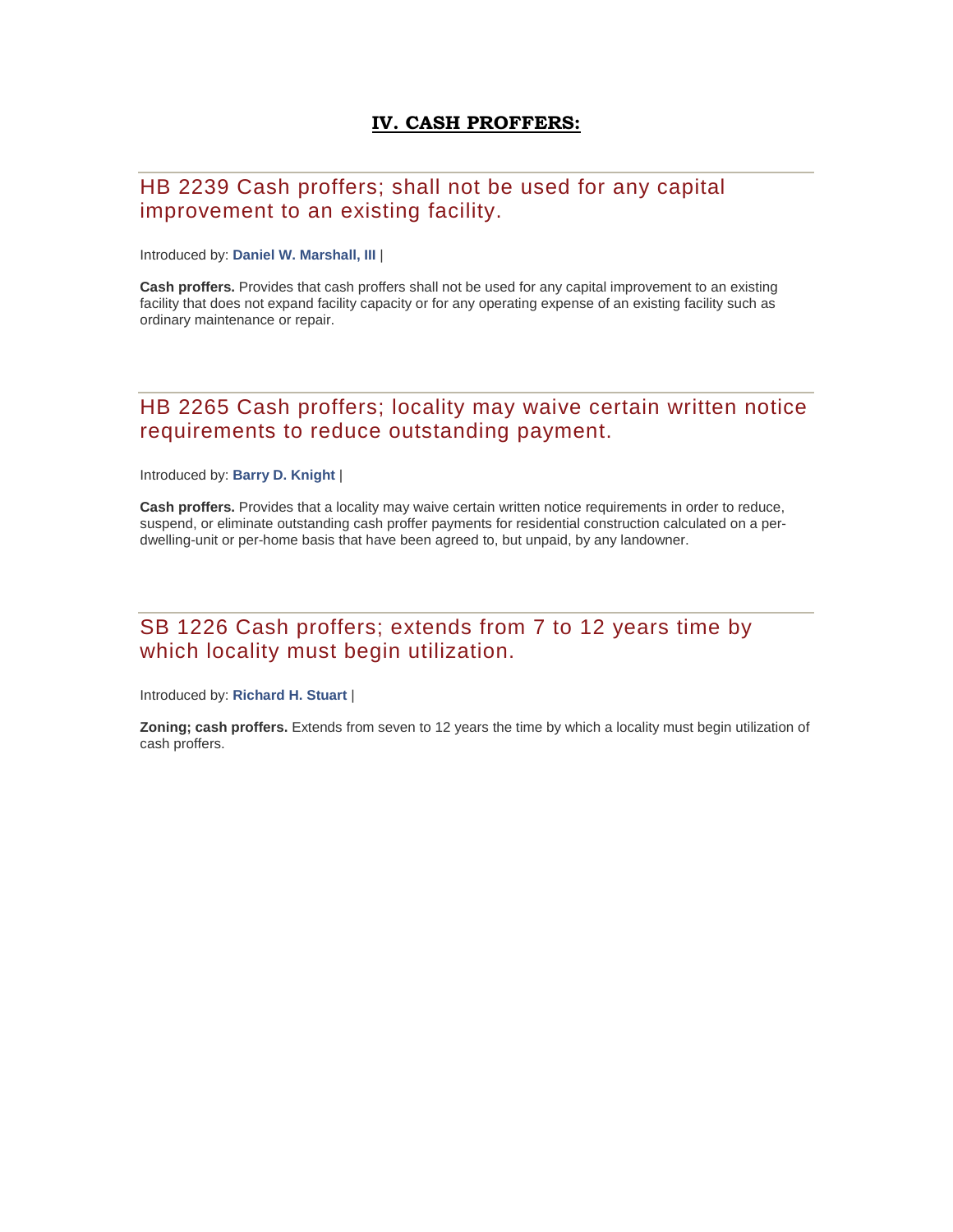### **V. MISCELLANEOUS**

### HB 1630 Virginia Real Estate Time-Share Act; developer control in time-share estate program, etc.

#### Introduced by: **[John A. Cosgrove](http://lis.virginia.gov/cgi-bin/legp604.exe?131+mbr+H143)** |

**Virginia Real Estate Time-Share Act; developer control in time-share estate program; control liens; foreclosure procedure.** Provides that in addition to the current developer control termination provisions and to the extent that the purchase contract or time-share instrument does not expressly provide otherwise, the developer control period shall terminate when the developer is no longer the beneficiary on deeds of trust secured on at least 20 percent of the time-share estates. Under current law, the transfer must occur when the developer has (i) transferred to purchasers legal or equitable ownership of at least 90 percent of the time-share estates or (ii) completed all of the promised common elements and facilities comprising the timeshare estate project, whichever occurs last. Under the bill, the commissioner of accounts to whom an account of sale is returned in connection with the foreclosure shall be entitled to a fee, not to exceed (a) \$70, on each foreclosure of a lien on a time-share estate for unpaid past due regular and special assessments and (b) \$125 per foreclosure of a purchase money deed of trust taken back by the developer. The bill includes a second enactment clause stating the intent of the General Assembly that the provisions of the bill relating to the developer control period shall apply retroactively to all registered time-share projects to the extent that the purchase contract or time-share instrument does not expressly provide otherwise. The bill is a recommendation of the Virginia Housing Commission. This bill is identical to **[SB 772.](http://lis.virginia.gov/cgi-bin/legp604.exe?131+sum+SB772)**

## HB 2005 Virginia Housing Partnership Revolving Fund; renamed Virginia Housing Trust Fund.

#### Introduced by: **[Alfonso H. Lopez](http://lis.virginia.gov/cgi-bin/legp604.exe?131+mbr+H239)** |

**Virginia Housing Partnership Revolving Fund.** Renames the Virginia Housing Partnership Revolving Fund to the Virginia Housing Trust Fund and codifies language in the latest appropriation act in which \$7 million was appropriated to the Fund. The bill provides that the Department of Housing and Community Development shall (i) work in collaboration with the Virginia Housing Development Authority (HDA) to provide loan origination and servicing activities as needed to carry out the purposes of the Fund, with the costs of such services to be considered an eligible use of the Fund, and (ii) use, through HDA, at least 80 percent of the moneys from the Fund to provide flexible financing for low-interest loans through eligible organizations. Such loans shall be structured to maximize leveraging opportunities. All such funds shall be repaid to the credit of the Fund. Loans may be provided for (a) affordable rental housing to include new construction, rehabilitation, repair, or acquisition of housing to assist low or moderate income citizens, including land and land improvements; (b) down payment and closing cost assistance for homebuyers; and (c) short-term, medium-term, and long-term loans to reduce the cost of homeownership and rental housing. The bill also allows the Department to use up to 20 percent of the moneys from the Fund to provide grants through eligible organizations for targeted efforts to reduce homelessness, including (1) temporary rental assistance, not to exceed one year; (2) housing stabilization services in permanent supportive housing for homeless individuals and homeless families; (3) mortgage foreclosure counseling targeted at localities with the highest incidence of foreclosure activity; and (4) predevelopment assistance for permanent supportive housing and other long-term housing options for the homeless. The bill contains technical amendments.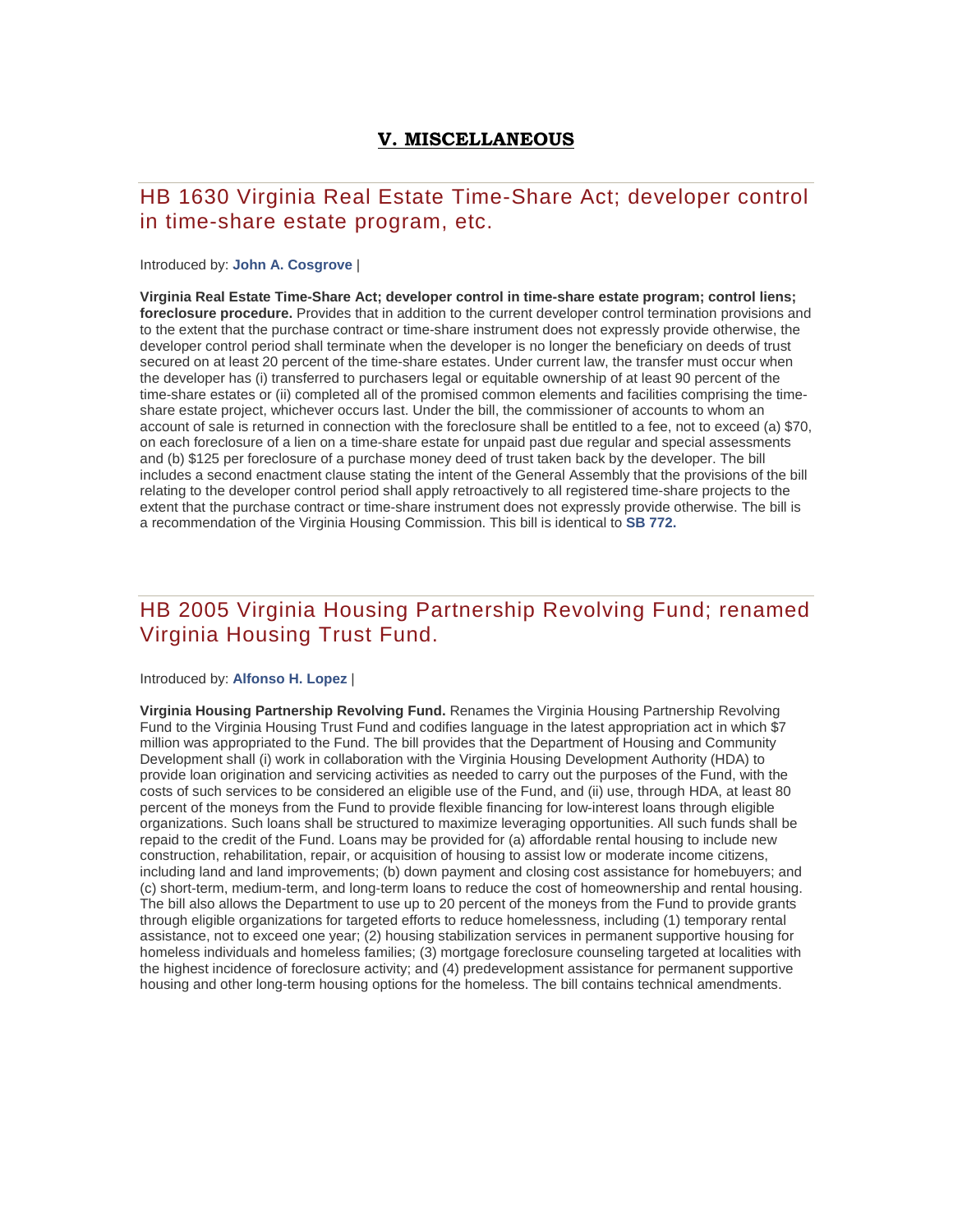## HB 2072 Condemnation; local application process.

#### Introduced by: **[Christopher K. Peace](http://lis.virginia.gov/cgi-bin/legp604.exe?131+mbr+H194)** |

**Local application process; condemnation.** Provides that no locality shall condition or delay the timely consideration of any application for or grant of any permit or other approval for any real property over which it enjoys jurisdiction for the purpose, expressed or implied, of allowing the locality to condemn or otherwise acquire the property or to commence any process to consider whether to undertake condemnation or acquisition of the property.

## HB 2238 Recorded plats & final site plans; plan shall be deemed final once it has been reviewed & approved.

#### Introduced by: **[Daniel W. Marshall, III](http://lis.virginia.gov/cgi-bin/legp604.exe?131+mbr+H150)** |

**Recorded plats and final site plans.** Provides that a site plan shall be deemed final once it has been reviewed and approved by the locality if the only requirements remaining to be satisfied in order to obtain a building permit are the submission of any other administrative documents, agreements, deposits, or fees required by the locality in order to obtain the permit. The bill also amends a 2012 act by adding an enactment that clarifies the validity of previous extensions of valid plats and site plans.

### HB 2275 Condominium Act; expands respective declarant control period, warranty review committees.

#### Introduced by: **[Christopher K. Peace](http://lis.virginia.gov/cgi-bin/legp604.exe?131+mbr+H194)** |

**Condominium Act; declarant control.** Expands the respective declarant control period during which the declarant has reserved the power to add more units to the condominium, notwithstanding the limitations in the Condominium Act, at the request of the declarant, provided that (i) a special meeting is held prior to the expiration of the initial period of declarant control; (ii) at such special meeting, the extension of such time limits is approved by a two-thirds affirmative vote of the unit owners other than the declarant; and (iii) at such special meeting, there is an election of a warranty review committee consisting of no fewer than three persons unaffiliated with the declarant. The bill details the notice that must be provided prior to any vote on the extension of declarant control and the authority that may be exercised by the warranty review committee. The bill also requires the Common Interest Community Board to develop the disclosure statement required in the event a declarant requests that the period of declarant control be extended within 30 days of the effective date of the act. Under the bill, for any condominium existing on July 1, 2013, the condominium instrument for such condominium may be amended in the manner prescribed in the relevant condominium instrument or by statute to conform to the provisions of the bill. The bill includes an emergency provision.

### HB 2305 Community associations; restrictions on solar panels.

#### Introduced by: **[David I. Ramadan](http://lis.virginia.gov/cgi-bin/legp604.exe?131+mbr+H243)** |

**Solar panels in community associations.** Clarifies that a community association may establish reasonable restrictions concerning the size, place, and manner of placement of solar energy collection devices on property designated and intended for individual ownership and use. The bill also requires the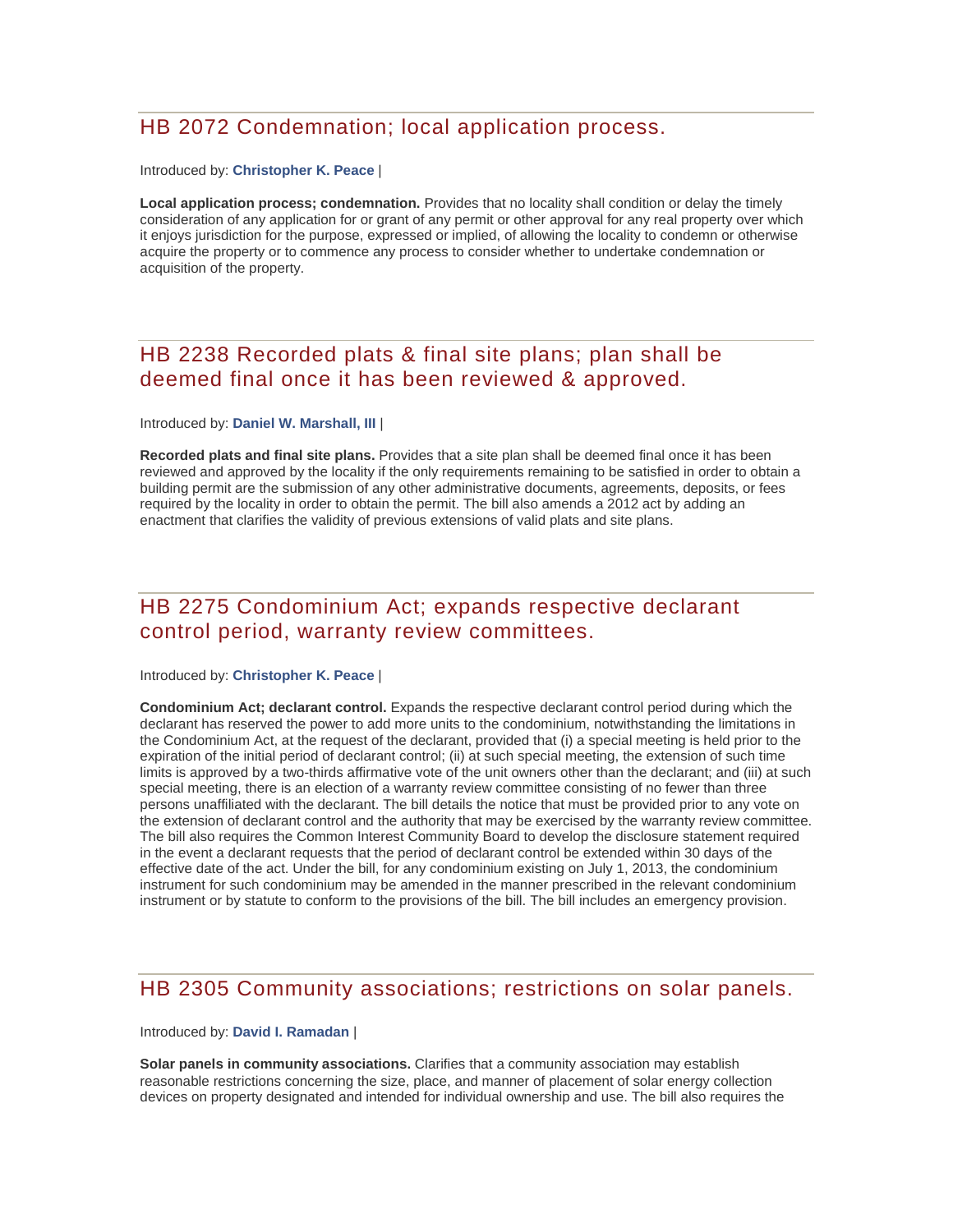resale certificate required under the Virginia Condominium Act and the disclosure packet under the Virginia Property Owners' Association Act to contain a statement setting forth any restriction, limitation, or prohibition on the right of an owner to install or use solar energy collection devices on his property. In addition, the bill adds to the seller's representation to a prospective purchaser of residential property under the Virginia Residential Property Disclosure Act that the seller makes no representations with respect to right to install or use solar energy collection devices on the property.

### SB 744 Derelict nonresidential building or structure; demolition by locality.

Introduced by: **[Richard H. Black](http://lis.virginia.gov/cgi-bin/legp604.exe?131+mbr+S83%20)** |

**Demolition of a derelict nonresidential structure with consent.** Authorizes a locality to demolish or remove a derelict nonresidential structure and to file a lien against the property for the cost of the demolition or removal. The bill requires the locality to obtain the written consent of the property owner, and the property owner shall make a reasonable effort to obtain consent from the holder of any first lien mortgage or first lien deed of trust for such demolition or removal. The bill prohibits the use of the authority to remove a building that is located in a local historic district or individually designated as a historic landmark. This bill is identical to **[HB 1589.](http://lis.virginia.gov/cgi-bin/legp604.exe?131+sum+HB1589)**

### SB 756 Perpetuities waiver; exclusions from statutory rule, nondonative transfers.

#### Introduced by: **[John S. Edwards](http://lis.virginia.gov/cgi-bin/legp604.exe?131+mbr+S45%20)** |

**Rule against perpetuities waiver.** Corrects errors in the rule allowing a settlor of a trust with an interest in personal property to opt out of the Uniform Statutory Rule Against Perpetuities. The bill moves the opt-out provision from the Code section that applies to nondonative transfers to the section that lists other exceptions to the application of the Uniform Rule. The bill also specifies that the exception to the Uniform Rule shall not extend to an interest in real property, which does not include an interest in a corporation, limited liability company, partnership, business trust, or other entity, even if such entity owns an interest in real property. The bill further provides that the provisions of the bill are declarative of existing law.

### SB 841 Uniform Statewide Building Code; establishment of occupancy standards for residential dwelling unit.

#### Introduced by: **[Mamie E. Locke](http://lis.virginia.gov/cgi-bin/legp604.exe?131+mbr+S67%20)** |

**Uniform Statewide Building Code; establishment of occupancy standards for residential dwelling units by owners or managing agents.** Authorizes an owner or managing agent of a residential dwelling unit to develop and implement reasonable occupancy standards restricting the maximum number of occupants permitted to occupy the dwelling unit to two persons per bedroom. Under the bill, the occupancy standard is subject to the provisions of applicable state and federal laws and regulations. The bill also provides that the occupancy standards of an owner or managing agent shall not be enforceable under the provisions of the Uniform Statewide Building Code.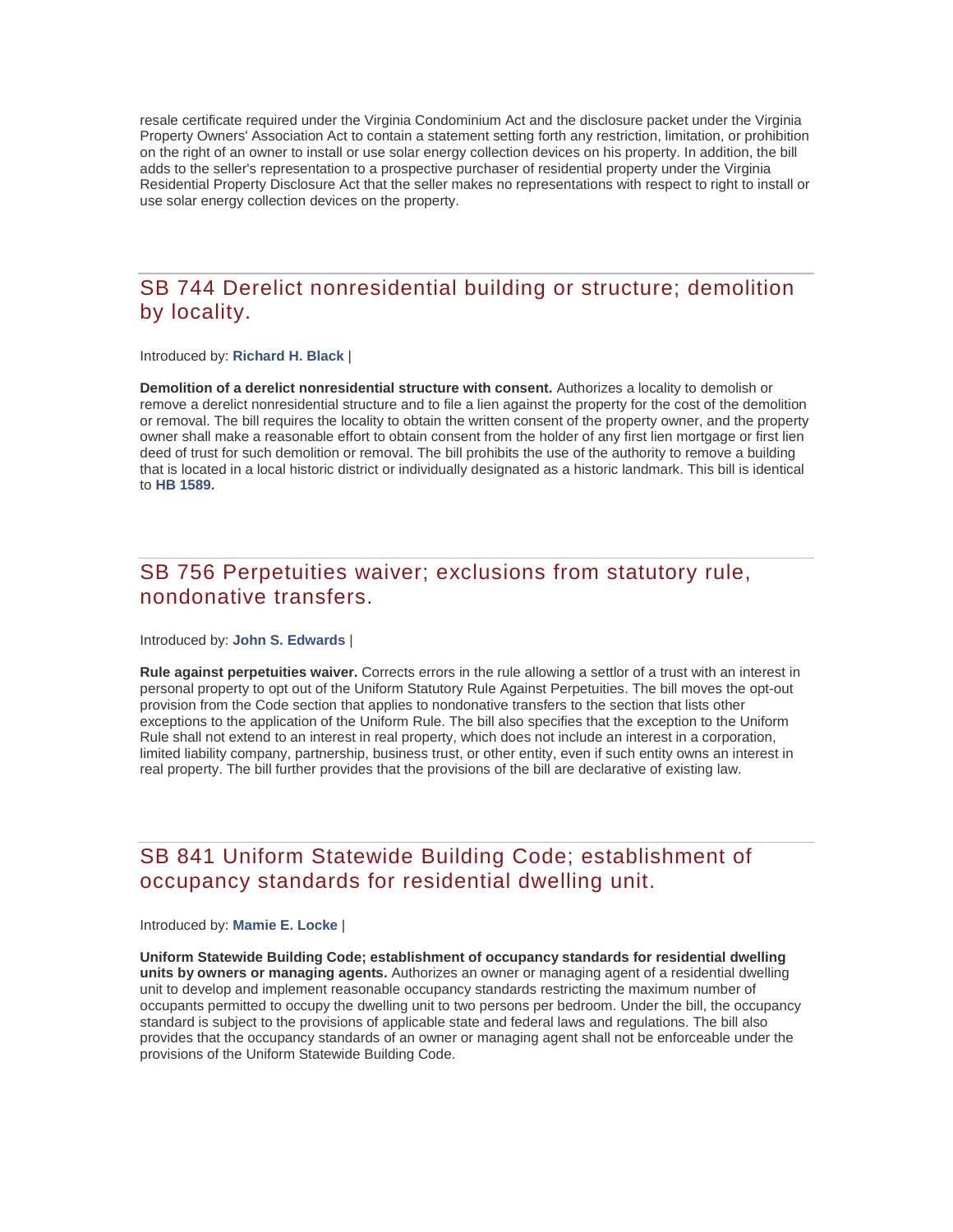## SB 1093 Uniform Real Property Transfer on Death Act; creation of a transfer on death deed.

Introduced by: **[Emmett W. Hanger, Jr.](http://lis.virginia.gov/cgi-bin/legp604.exe?131+mbr+S47%20)** | SIGNED BY GOVERNOR

**Uniform Real Property Transfer on Death Act; adoption.** Codifies the Uniform Real Property Transfer on Death Act, which authorizes the creation of a transfer on death deed, which, when properly executed and recorded, passes title directly to named beneficiaries without probate upon the transferor's death. The uniform act was approved by the National Conference of Commissioners on Uniform State Laws in 2009. The bill contains technical amendments.

### HB 2313 Revenues and appropriations of State; changes to revenues collected and distribution, report.

Introduced by: **[William J. Howell](http://lis.virginia.gov/cgi-bin/legp604.exe?131+mbr+H46%20)**

#### SUMMARY AS ENACTED WITH GOVERNOR'S RECOMMENDATION:

**Revenues and appropriations primarily for transportation.** Makes several changes to the revenues collected by the Commonwealth, and the distribution of such revenues, primarily for the benefit of transportation. The changes are as follows:

The bill eliminates the \$0.175 per gallon tax on motor fuels, and replaces it with a percentage-based tax of 3.5% for gasoline and 6% for diesel fuel. The bill provides for a refund of an amount equal to a 2.5% tax paid on diesel fuel for passenger cars, pickup or panel trucks, and trucks having a gross vehicle weight rating of 10,000 pounds or less.

The bill imposes a \$64 annual registration fee on hybrid electric motor vehicles, alternative fuel vehicles, and electric motor vehicles. Current law imposes a \$50 fee on electric motor vehicles only. The revenues are designated for the Highway Maintenance and Operating Fund.

The bill raises the state sales and use tax across the Commonwealth from 4% to 4.3% and designates the increased revenues for the Highway Maintenance and Operating Fund, the Intercity Passenger Rail Operating and Capital Fund, and the Commonwealth Mass Transit Fund.

The bill establishes procedures for the collection of the state sales and use tax from retail dealers located outside Virginia for sales made into the Commonwealth, contingent upon the federal government passing legislation authorizing such collection. In the event that such revenues are collected, a portion of the revenues will be allocated to localities for education, a portion will be allocated to localities with a stipulation that some of the funds be used by the locality for transportation needs, and a portion of the revenues will be deposited in the Transportation Trust Fund. A portion will also be used to reimburse localities that currently impose a retail sales tax on the sale of certain fuels used for domestic consumption, as the bill also repeals the authority to impose such tax. If the federal government does not pass legislation authorizing the Commonwealth and other states to collect sales taxes from retail dealers located outside the respective state by January 1, 2015, then the motor fuels tax imposed on gasoline will be raised from 3.5% to 5.1% (the motor fuels tax on diesel fuel will remain at 6%, but the diesel fuel refund for passenger cars, pickup or panel trucks, and trucks weighing less than 10,000 pounds will be in an amount equal to a 0.9% tax paid). If the